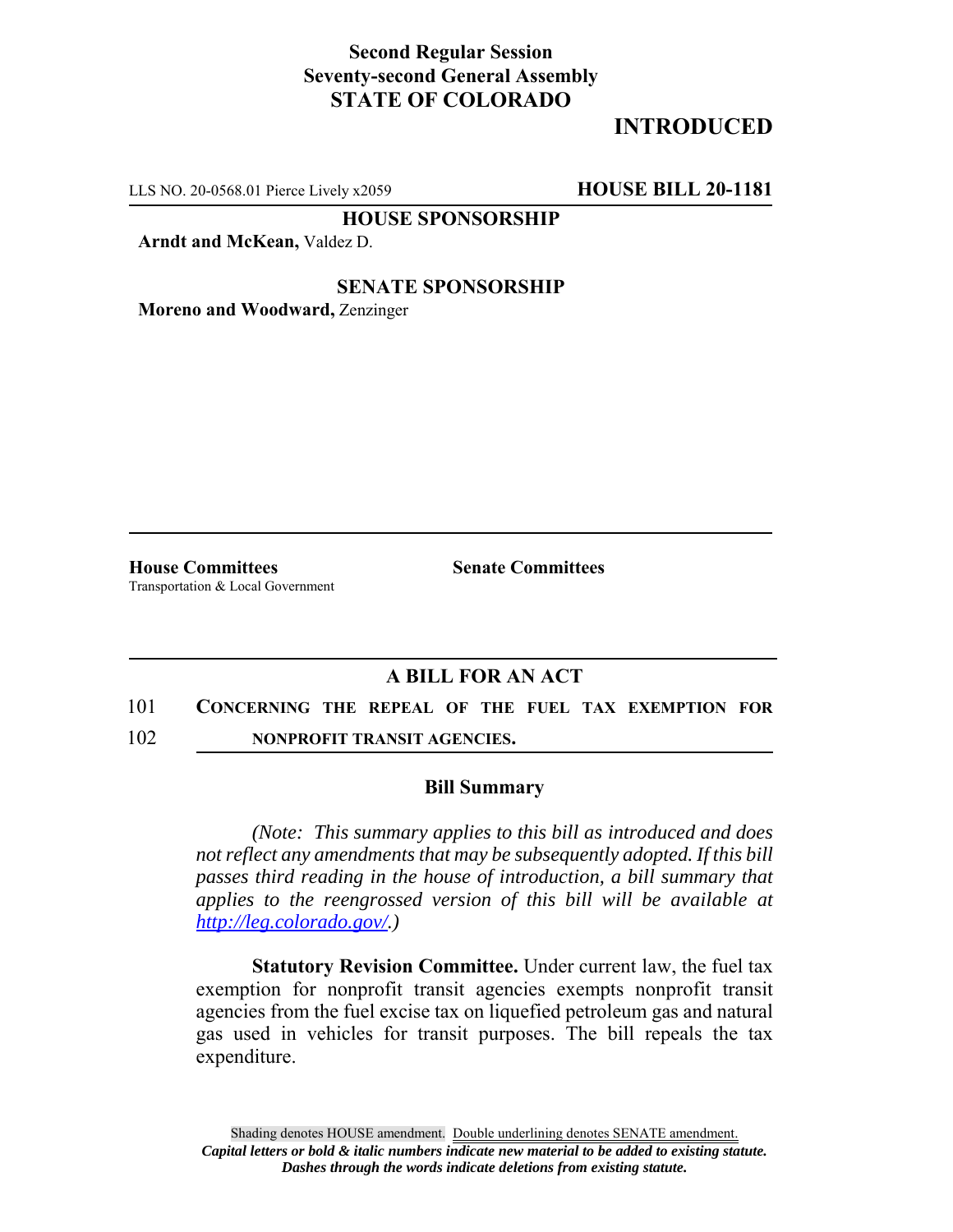*Be it enacted by the General Assembly of the State of Colorado:*

 **SECTION 1. Legislative declaration.** (1) The general assembly finds and declares that:

 (a) The fuel tax exemption for nonprofit transit agencies exempts nonprofit transit agencies from the fuel excise tax on liquefied petroleum gas and natural gas used in vehicles for transit purposes.

 (b) The nonprofit transit agency fuel tax exemption does not have stated performance measures to determine whether it is meeting its purpose.

 (c) The nonprofit transit agency fuel tax exemption does not have an expiration date and has remained relatively unchanged, even though it has not been claimed since its enactment in 1994.

 (d) The nonprofit transit agency fuel tax exemption not only has not been claimed since its enactment, but only vehicles using liquefied petroleum gas and natural gas are eligible for the exemption.

 (e) There are no transit vehicles in the United States that use liquefied petroleum gas.

 (f) Only 15% of transit vehicles in the United States use natural gas or natural gas blends.

 (2) Therefore, it is the intent of the general assembly to simplify the administration of taxes for the state of Colorado by repealing tax expenditures that have no evaluative component, no expiration date, and 23 that are unclaimed.

 **SECTION 2.** In Colorado Revised Statutes, 39-27-102.5, **repeal** (7) as follows:

**39-27-102.5. Exemptions on tax imposed - ex-tax purchases.**